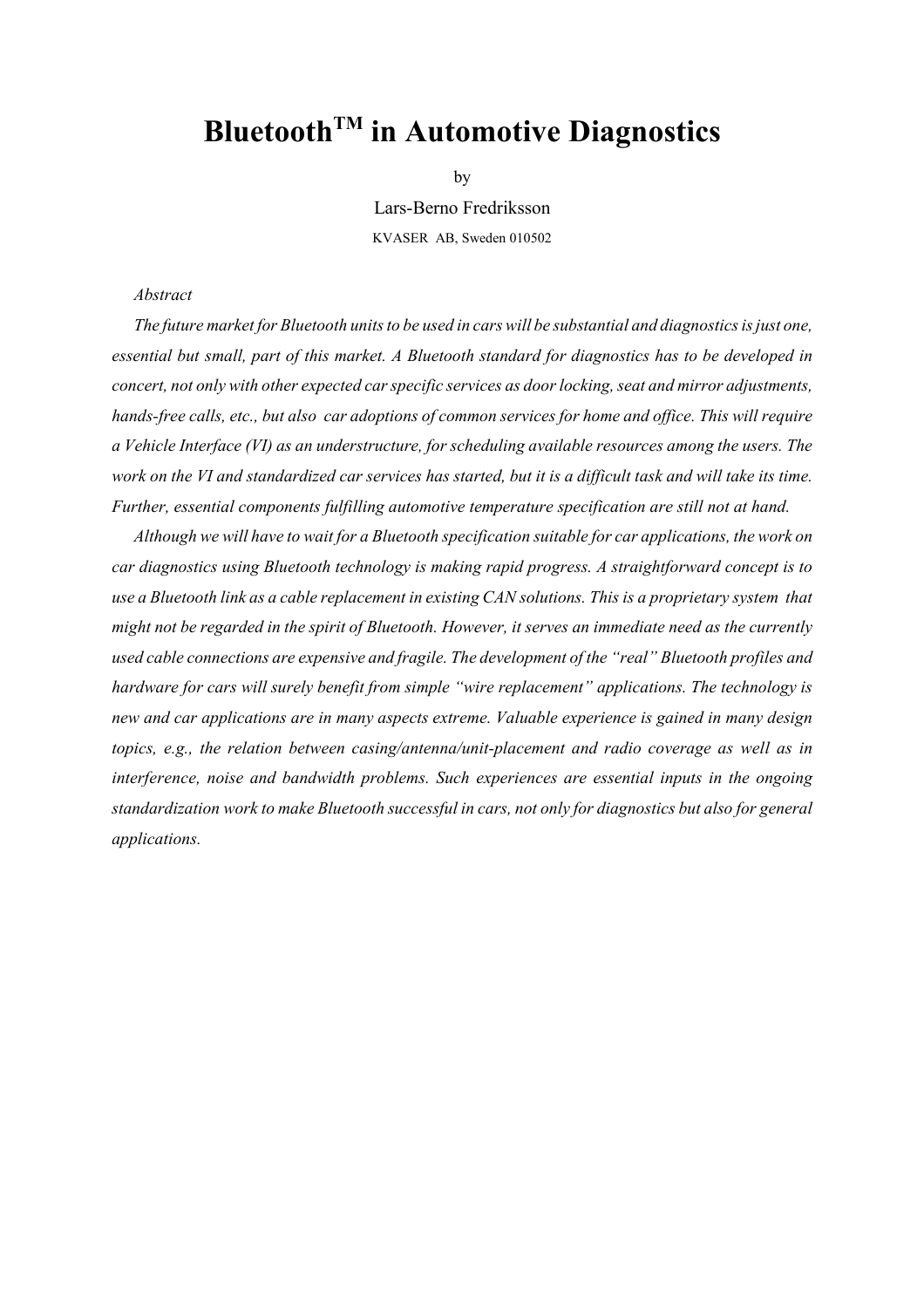## **BluetoothTM in Automotive Diagnostics**

by

Lars-Berno Fredriksson KVASER AB, Sweden 010423

## **Introduction**

The Bluetooth market for items used in cars will be substantial. People spend more and more time in their cars and expect to use this time in a positive way, either for work or for pleasure. The car will be an extension of home and office. We can foresee a most complex BT environment in the car with a high density of BT units requiring virtually all services offered at home and office plus vehicle specific services, e.g., car operations like door locking, seat adjustments, etc. as well as car diagnostics. It will take several years before we see the complete BT vehicle but the path to this goal will be passed in a stepwise manner. The first step in the infotainment area will be managing hands-free sets and within the vehicle specific area diagnostics.

## **Bluetooth Vehicle Architectures**

Let us start with the BT vehicle architecture. To achieve the final goal, one hurdle is the available



Fig. 1: Bluetooth Vehicle Architecture

bandwidth. We can assume that each person in a car will have four BT units which all can be either interfaced to the vehicle system or directly to other passenger BT units. We would then expect some twenty BT units within a small compartment, most of them working concurrently and asking for different vehicle services. This will end up in a complex scheduling task and the first attempt to solve the problem would be a single vehicle BT gateway.

The vehicle interface (VI) would

take care of the service distribution within the car. Any incoming service request will be according to a BT protocol and then translated and distributed to the right internal bus in the vehicle. There are different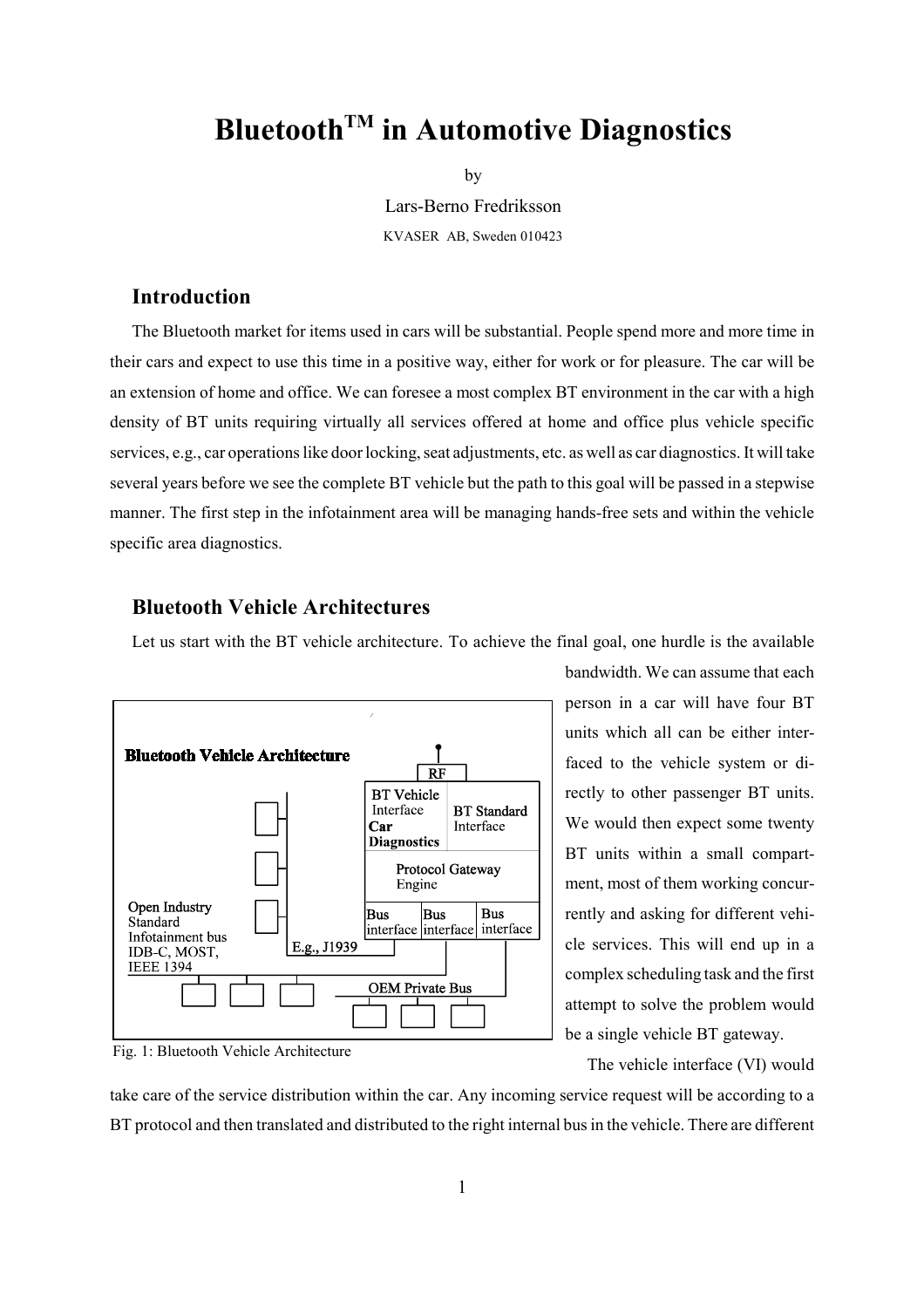busses for different purposes, e.g., CAN high and low speed busses for vehicle related services, MOST for audio, IEEE 1394 and USB for PC, etc.

Diagnostic information can be carried on different busses and today each of them has one or more protocols for diagnostics, all with language and manufacturer related flavors. There is an ongoing work to standardize a generic set of bus independent messages for diagnostics, the ISO/WD 14229. This will be used at the application level and a communication level will adapt the contents of messages to the respective transmission protocol. BT will be one of these in parallel with others, e.g., ISO 15765 for CAN.



Fig. 2: A CAN-Bluetooth route for diagnostic messages

The ISO 14229 can then be used as an intermediate format in gateways between different communication systems. A CAN-Bluetooth route could then look as follows:

- 1. A PC application would generate a diagnostic service request according to the ISO 14229 standard
- 2. The request will be packeted into BT packets by the BT car diagnostics protocol firmware and transmitted.
- 3. The vehicle BT unit receives the packets and present the request to the gateway application as an ISO 14229 message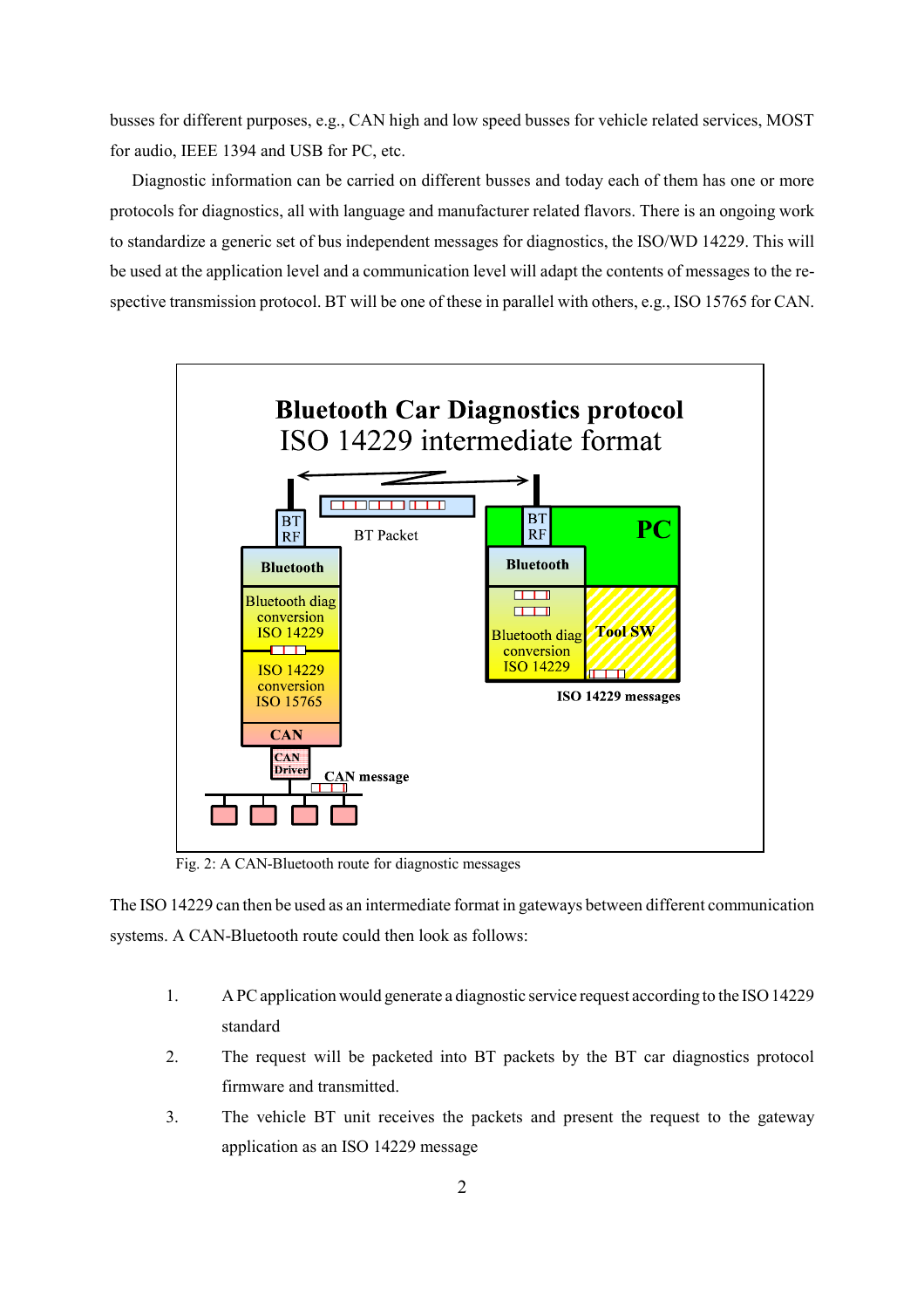- 4. The Gateway application transforms into an ISO 15765 CAN message and transmits it on the CAN bus
- 5. The ECU receives it and responds with an ISO 15765 message
- 6. The Gateway application receives the CAN respond message and transforms it into an ISO 14229 respond message
- 7. The Gateway application turns the ISO 14229 message into a BT message and transmits it
- 8. The PC BT application receives the BT message and presents it to the diagnostic application as an ISO 14229 respond message

An advantage of this solution is that it is generic. The applications do not get involved with the communication. A disadvantage is that the applications have no control of timing as this is inherently depending on the communication layer. Further drawbacks are:

- Lack of accepted standards. ISO/WD 14229 is still in working draft status and the parallel work in the BT SIG has just started.
- There are some open issues to be solved:
	- Should several diagnostic tools be supported in parallel?
	- What priority should a diagnostic tool have in comparison with other services as phone calls, audio, etc.?
	- A standardized connection method has to be developed, not only for diagnostics but for all other services. Different services will require different levels of access control and security.
- The BT Vehicle node will be very complex, handling not only vehicle specific tasks as a set of control commands for locks, mirrors, seats, etc. plus diagnostics but also the administration of substantial set of services related to home and office. The Vehicle Interface has to have RTOS qualities.

The development of a BT standard subset for vehicles is a tremendous task, but there are no reasons not to believe that the combined forces of BT SIG and AMI-C will succeed in due time. They are backed not only by the leading car, telecom, chip and PC companies, forming the strongest industrial consortium in history, but also by small high-tech niche companies like Kvaser, contributing with peak competence in different areas.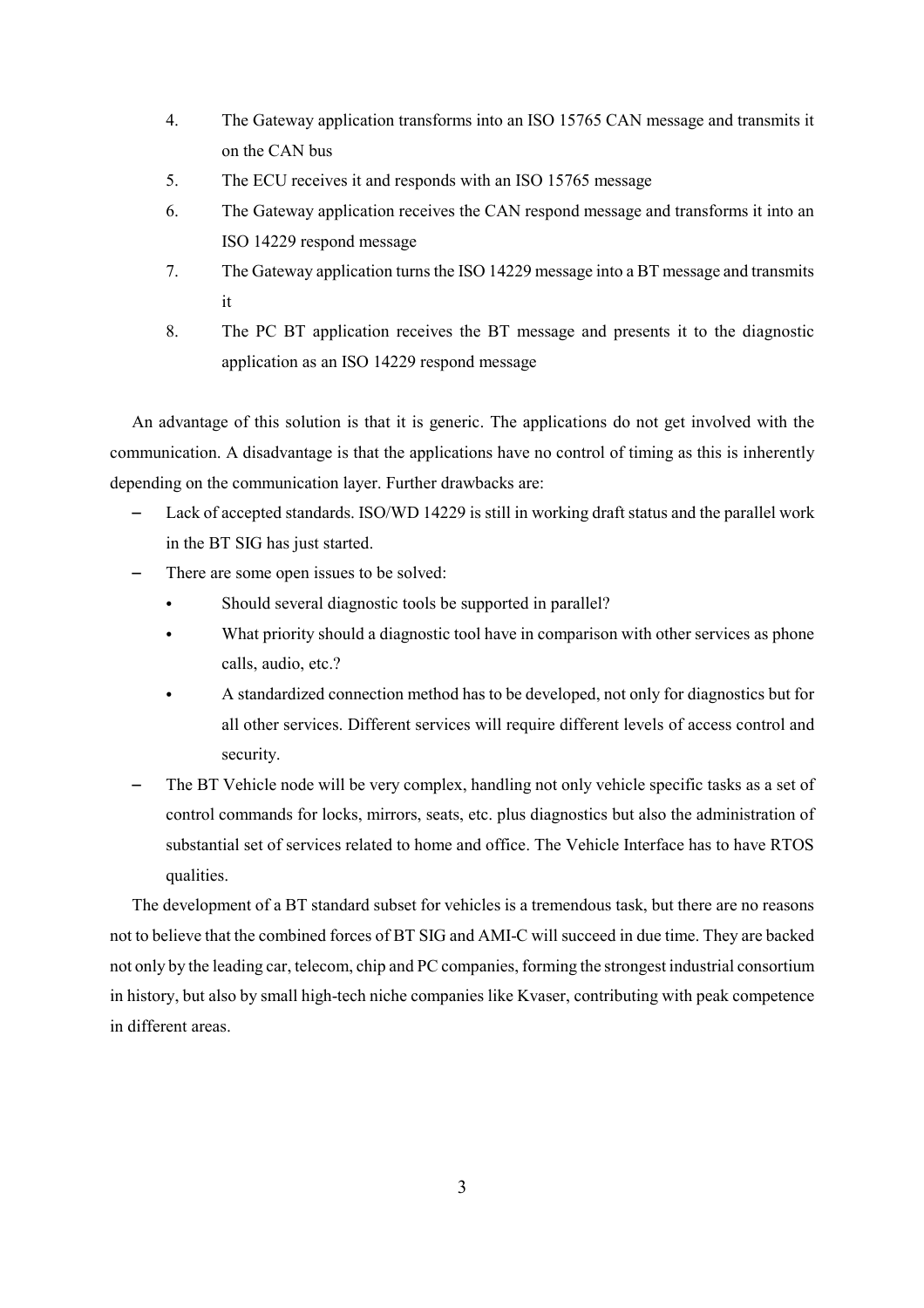### **A short time alternative**

Most car diagnostic today is done via CAN. A laptop diagnostic tool is connected to the selected CAN bus in the car. Due to high realtime demands, most advanced diagnostic PC tools communicate with the CAN bus via a PCMCIA slot. This solution has some drawbacks:

- The PCMCIA connector is fragile
- The CANbus connector is most often at the wrong place, making the use cumbersome
- The PCMCIA board is expensive

Thus, a wireless connection would be highly appreciated.



Fig. 3: Current CAN diagnostic tool connection substituted by Bluetooth cable replacement.

While waiting for a generic BT solution, Kvaser has chosen to adopt a cable replacement architecture. Here, we are using existing CAN based diagnostic applications. Bluetooth is used for establishing a connection between the diagnostic tool and the targeted vehicle system. Currently the Kvaser device only supports the Generic Access Profile and each pair has a bonded link. This means that they respond on inquires by their Bluetooth address but nothing more happens. As there is no Bluetooth profile or service defined for neither car diagnostics nor CAN messages, there is nothing else to do. That is also why we have made the "real" connection very simple: After powering up, the master unit starts paging for the slave unit. After powering up, the slave unit just waits to be paged. Once the connection is established, the Bluetooth link will be transparent for CAN messages. The CAN messages are picked up from the bus and wrapped up into Bluetooth packets on the transmitting side. On the receiving side they are unwrapped and presented as CAN messages again.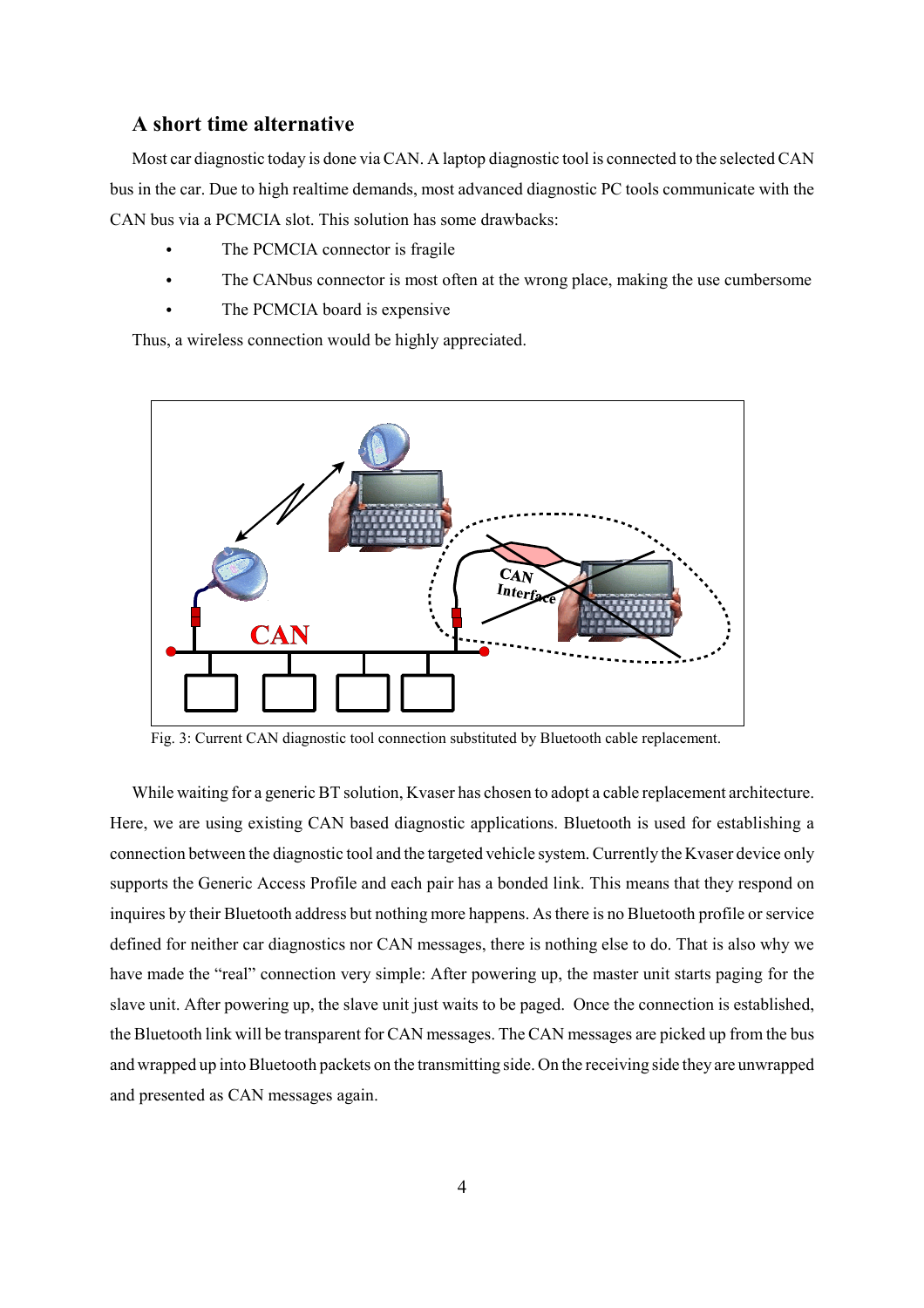

Fig. 4: Cable replacement architecture of a connection between a CAN tool and a CAN system via a Bluetooth link

For the time being, this simple solution is quite sufficient. It allows us and our customers to gain practical experience of Bluetooth communication, and this is urgently needed. The current version is deliberately made rather big in order to minimize antenna and positioning problems. We have also a smaller version that can be equipped with either an internal or an external antenna.

Some practical experience:



Fig. 5: WaveCAN unit for testing and evaluation of Bluetooth/CAN properties

- With the design shown in fig. 5 and 1mW output power, we have measured a range of 10m, 15m, 40m and 80m respectively with four different antennas of the same type, all "look alike," and designed for the 2.45 GHz band, by just changing the antennas.
- When using a standard Bluetooth baseband protocol implementation, expect a low net data throughput, a considerable latency and jitter.
- A Bluetooth connection can be very reliable and insensitive to noise.
- Temperature range can be a problem. Already 50°C can be challenging.